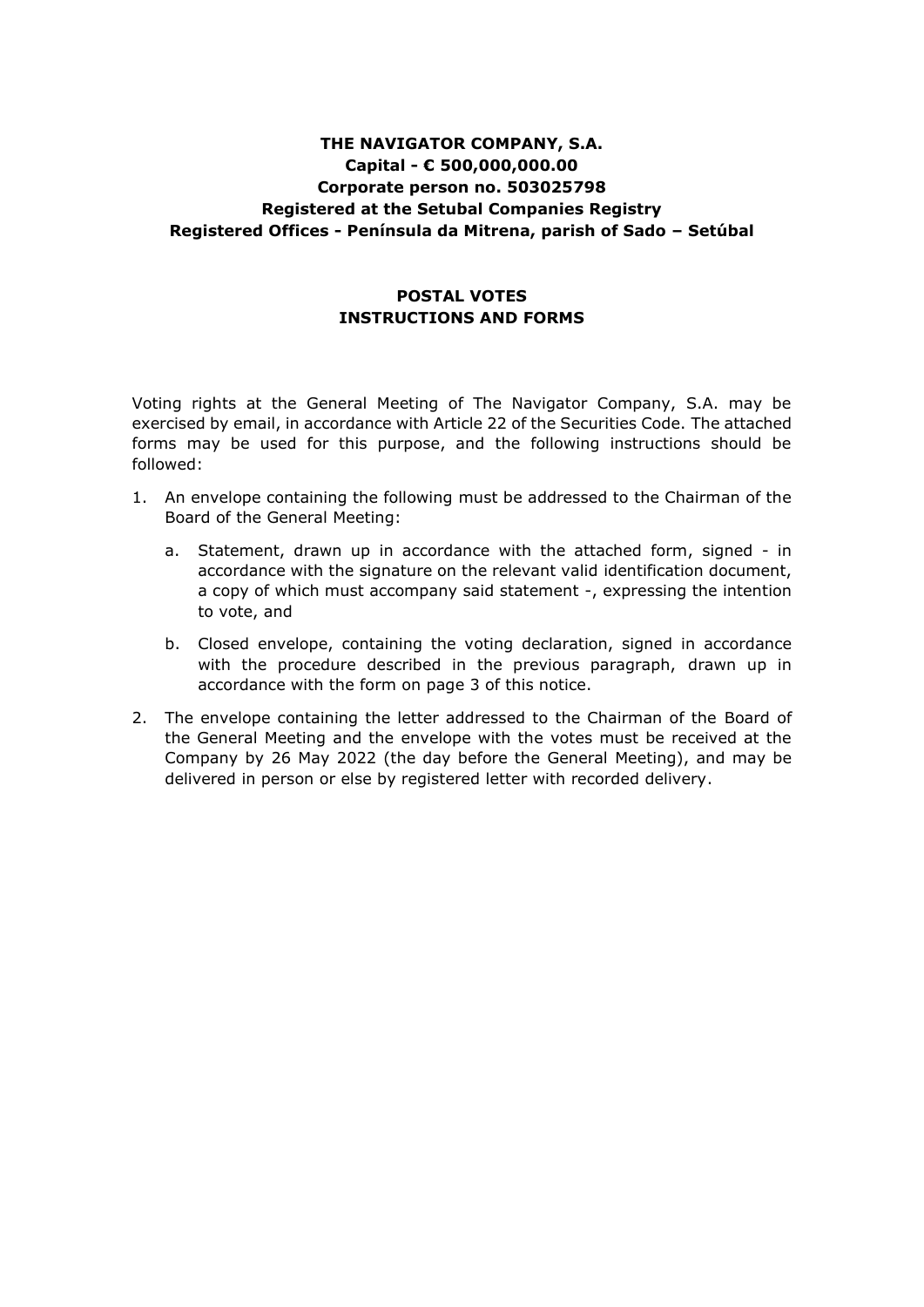## **The Navigator Company, S.A.**

The Chairman of the Board of the General Meeting Mitrena - Apartado 55 2901-861 Setúbal

## **Subject: Exercise of voting right by post, in accordance with Article 22 of the Securities Code**

[*place*], \_\_\_ May 2022

| Full name / company name: _____    |  |  |  |  |
|------------------------------------|--|--|--|--|
| Tax number / Corporate entity no.: |  |  |  |  |
| Phone no.:                         |  |  |  |  |
| E-mail:                            |  |  |  |  |

Dear Sir,

I/we hereby express my/our intention to exercise my/our voting rights at the General Meeting of this Company to be held on 27 May 2022, with regard to items on the Order of Business.

To this end, I/we enclose the separate envelope containing the vote for each item on the Order of Business, signed in accordance with the signature on the attached identification document.

The document proving ownership of shares has been sent separately by the respective depositary financial institution.

Kind regards,

[*Signed in accordance with the signature on the relevant valid identification document*]

\_\_\_\_\_\_\_\_\_\_\_\_\_\_\_\_\_\_\_\_\_\_\_\_\_\_\_\_\_\_\_\_\_\_\_\_\_\_\_\_\_\_\_\_\_\_\_